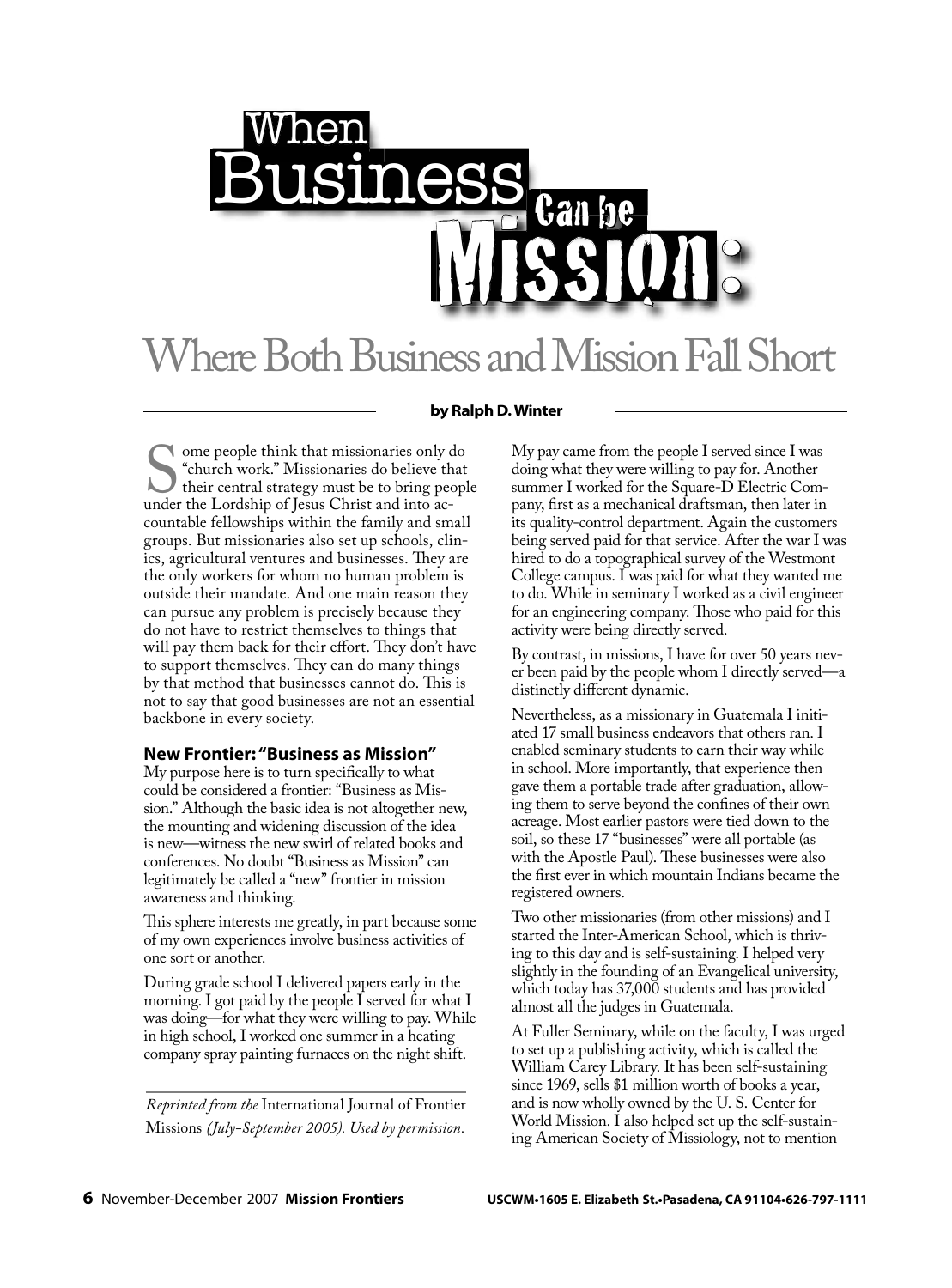the U. S. Center for World Mission and the William Carey International University. Both of the latter involve many essentially business functions.

The history of missions is full of other examples. The Moravians went out to establish new villages with all of the trade skills necessary to a small town. In Surinam, South America, they planted what is today the largest retail company (a kind of Sears Roebuck). William Danker's book Profit for the *Lord,* which may well be the classic text on business-as-mission, tells how Swiss missionaries planted a chain of hardware stores in Nigeria. Those stores not only fulfilled a much-needed function but also displayed an attitude toward customers that was a marvelous Christian testimony.

Of course, every church or school that is planted on the mission field, and is self-supporting, is like a business in the sense that it renders a service and is provided for by those whom it serves. If you add up all such "small businesses" on the mission field (churches and schools), it would run into millions of businesses. The Christian movement itself is "Big" Business" no matter how you look at it. In fact, I read recently that there are "over 500,000 pastors" in Nigeria alone, who are essentially—even if only part time—in that kind of "business."

However, let's look more closely at a general question.

#### **What is Business?**

Business is basically the *activity of providing goods and services to others on the condition of repayment to cover the cost of those goods and services*. This is not to say that businesses never do anything that does not at least indirectly assist their efforts in image building, public relations or something of that kind. However, businesses that use profits in ways that add nothing to the business itself would seem to be very rare. Businesses, in fact, that try to put any considerable profit somewhere else would, it seems, inevitably run into conflict with their customers' interests, employees' interests, or stockholders' interests. Why? They are jealous if any substantial proportion of the gross income is diverted by the owners to private interests of no concern to customers, employees or stockholders.

Note that business typically involves a concrete understanding between two parties (the customer and the company) and comprises what is essentially a two-way street: the company gives the customer something and the customer gives back something previously agreed-upon.

Missionaries, by contrast, serve people from whom they do not necessarily expect to receive anything previously agreed-upon.

However, mission work is, in one sense, actually a business. Donors and supporters of missionaries are, in a sense, the customers paying for a service they

wish to see rendered to a third group. The missionaries are providing the services for which the donors are "hiring" them. Note that the ultimate beneficiaries of the missionaries' labors, and of the donors' payments, are needy people in foreign lands who receive aid of some sort without paying for it. Incidentally, when those final recipients get something for nothing it is hard for them to believe what is happening and they often impute lesser motives to the missionaries.

However, missions are not like businesses in one unfortunate way. I refer to the simple fact that most missionaries are not adequately managed and face temptations to

overdo or get distracted into little tangents. Most humans cannot survive under those circumstances. Missionaries are for the most part highly dedicated people. That does not mean they will inevitably be good managers of themselves.

However, sooner or later it may dawn on the ultimate recipients of altruistic mission work that someone wants to

help them without asking payment, as in Jesus' case. Is there any better way to communicate God's love?

Of course, it is equally true that a goodhearted and hard-working businessman may also be providing a **Businesses, in fact, that try to put any considerable profit somewhere else would, it seems, inevitably run into conflict with their customers' interests, employees' interests, or stockholders' interests.**

very beneficial service out of genuine love, not just as a means to earn a living. Even so, as with missions, to the customer, that motivation may not be equally obvious—altruism is so often missing from the marketplace that suspicions will rule.

## **What Types of Businesses?**

You can well imagine that some "business-asmissionaries" will go overseas and start a business that will be owned and operated by citizens of that country. Others will plant a business or a branch of an international business, owned by the business/missionary, which is an activity that truly serves the people, and is itself therefore a type of

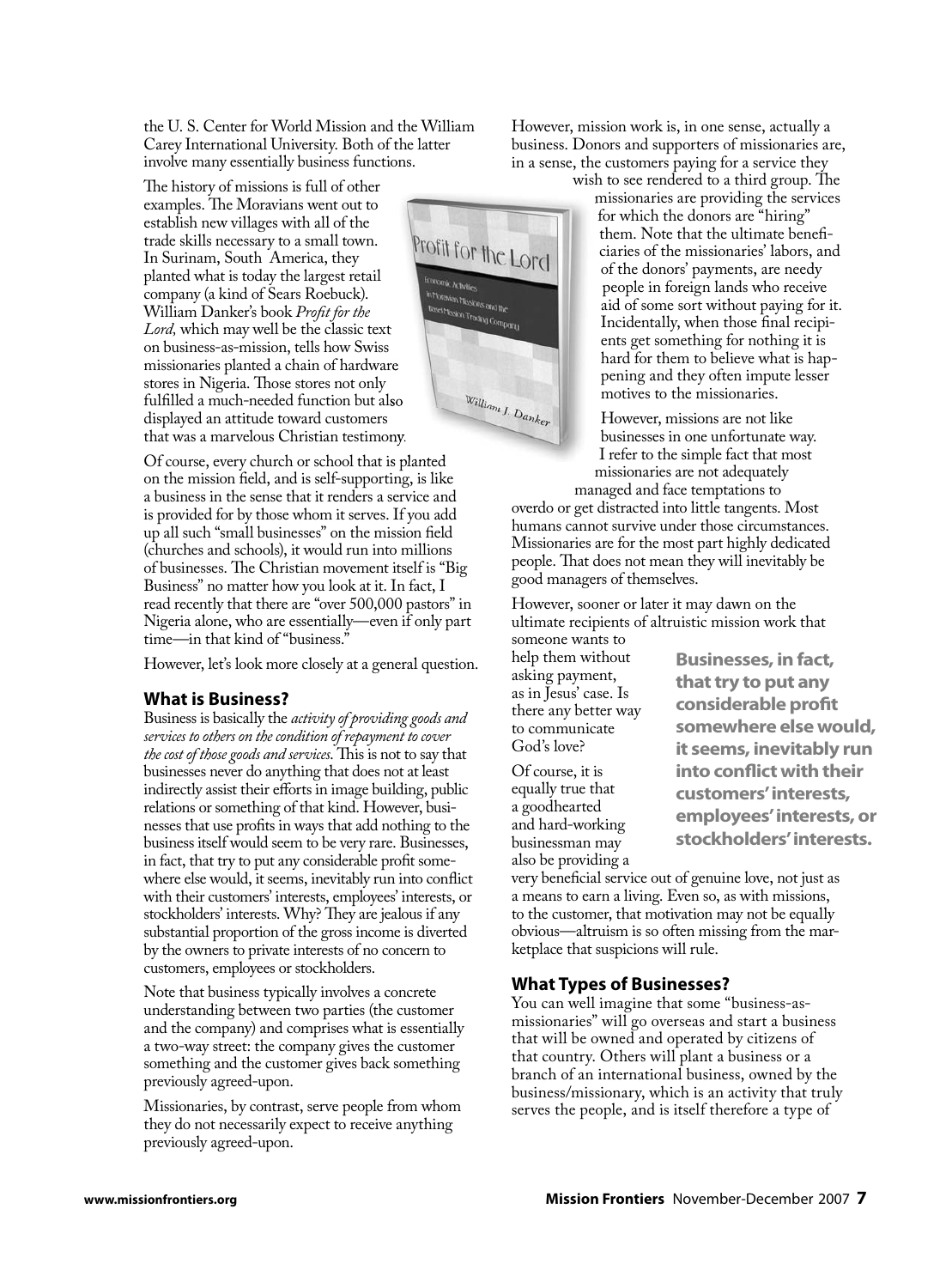ministry. Others will not only plant a business but will expect to support other work from the profits.

Still others may not have the capital necessary or the required expertise to set up a business but can only take a job in the foreign land. Not everyone can buy

**It is also true that no matter how altruistic an owner is, what pulls down many a business or ministry is the very diff erent attitudes of the employees.** 20 tons of castor oil at a time, as does one business as missions described in an excellent book I will mention below. The biggest problem I see with Christian college courses on business-as-mission is very simply that the average student taking that course may be enamored of this new approach but not be

wealthy enough to swing it, even in his own country, let alone accomplish that amidst all the increased hazards and bureaucracy of foreign lands.

However, just getting a job in a foreign land is what is more often thought of when the phrase *tentmaker* is used.

Ironically, Paul the Apostle was not that kind of

tentmaker. He essentially owned his own business. He evidently, on occasion, supported both himself and others with him, although they, too, may have helped him in his leatherworking tasks. He also accepted gifts from churches so as to cut down on his need to do leatherworking—that is, he apparently valued his other ministries more highly than his leatherworking though that was a genuine ministry to his customers. Thus, he fits all of these patterns except the one we often associate with tentmaking, namely, becoming an employee in a foreign country.

# **How is the Business Viewed by the Customer?**

I have no doubt that there is ample room for businesses owned by believers who work with Christian principles. Those principles, however, may not always be clear to everyone. I mentioned earlier a hardware chain founded by Swiss missionaries. It astonished people by the fact that if a customer bought something that had the wrong specifications or that did not work he could exchange it or get his money back—something unheard of in many countries. Thus, for a business to be effective mission, it needs to be perceived by onlookers as a service, not just a way for businesses to make money for the owners, although, frankly, most onlookers may still suspect the latter.

Here in America, of course, all businesses loudly proclaim their desire to serve the customer. We get used to that. We don't really believe it. Businesses in many overseas situations don't even claim to be working for the customer. Neither the customer nor the business owner views the money received as simply a means of continuing the service rendered, but as a contest to see who gets the best end of the deal.

It is also true that no matter how altruistic an owner is, what pulls down many a business or ministry is the very different attitudes of the employees. The owner may have high purposes. The employees may not.

Furthermore, once a business starts overly siphoning off "profits" (whether to increase the owner's wealth or to help fund some Christian work), the business may be unable to withstand competitors who plow almost all profits back into what they do, either to refine it or to lower their prices below what the Christian-owned business—with its extra drain on profits—can afford to offer.

One of our board members, Ted Yamamori, has edited an excellent book entitled *On Kingdom Business, Transforming Missions through Entrepreneurial Strategies*. In several chapters, the various authors

wisely question businesses run by missionaries as a "front" or a disguise for mission work. And they should. To "see through" such disguises is not at all difficult for governments or private citizens. It is questionable whenever "business-as-mission" is simply a clever disguise.

We also read that "micro-enterprises" have their problems. If one woman in a village gets a micro-loan enabling her to utilize a sewing machine, she may produce more for less and be better off. At the same time she may simply put a number of other women out of work in that same village, which is not the most desirable witness.

# **Special Circumstances with Unreached Peoples**

Most of the chapters in Yamamori's book do not distinguish between the attitudes people have where mission work has been long established, and where it is just beginning.

Consider this example. When I first went to Guatemala, as I neared the Mexico-Guatemala border it occurred to me that the border officials of a predominantly Catholic country might not welcome a Protestant missionary. It also occurred to me that, since my most advanced education was in the field of anthropology (not theology), I might get through the border with less hassle if I presented myself as an anthropologist.

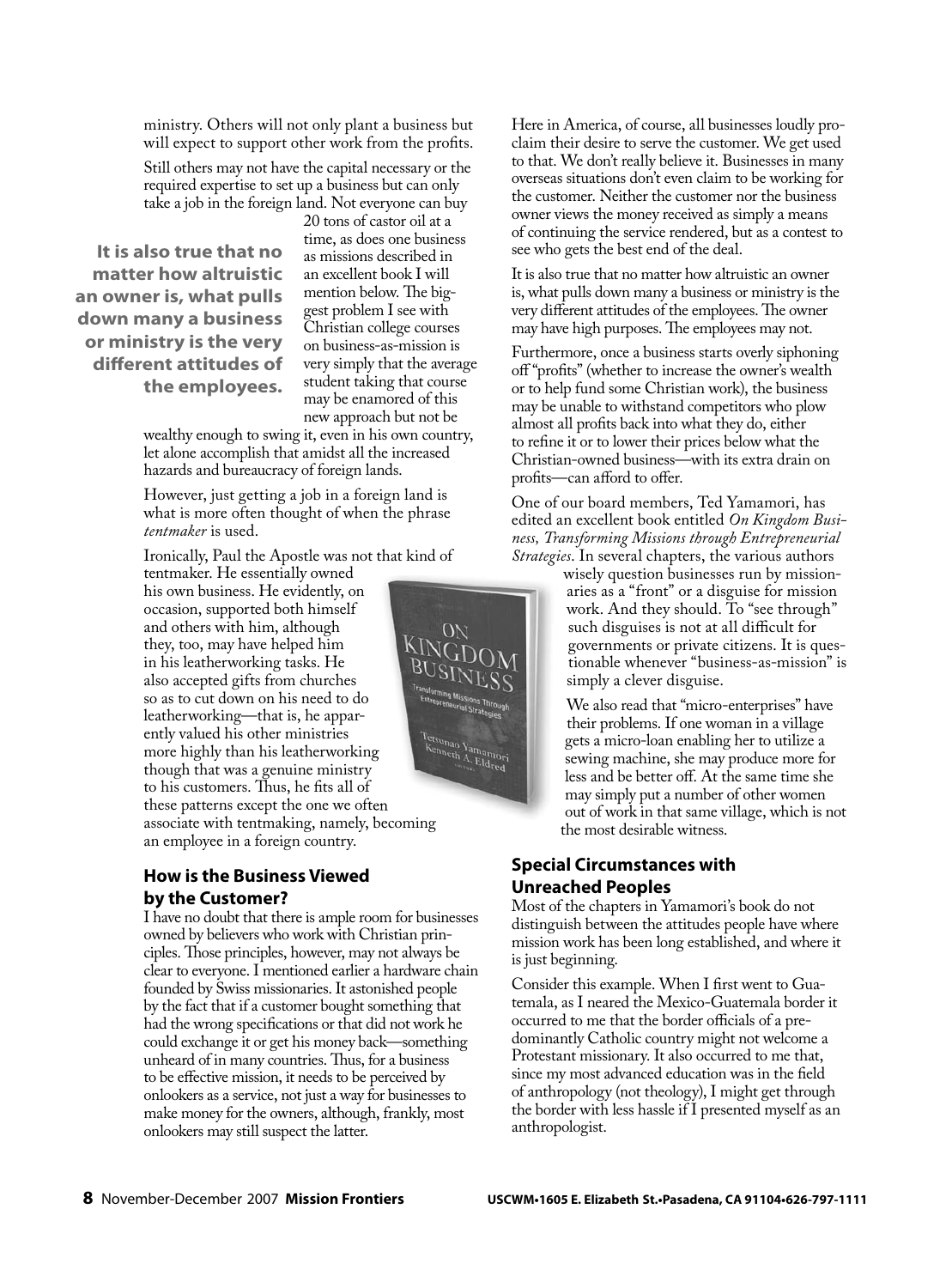I had to give up that idea the moment we got out our passports at the border and I noticed that mine (back in those days) plainly labeled me a "missionary." As it turned out, when we got out of the car at the border station, our two little daughters (ages two and three at that time) worked their magic, wandering around among the desks of the customs officials and charming everyone with their blond hair. We had no difficulty getting into Guatemala.

Two years later I experienced an "aha" moment when I found myself down at the capital renewing my passport at the U.S. Embassy. For a brief moment in that process the thought again flew through my mind: "Now I can change my designation from missionary to anthropologist." But instantly, I recoiled at the thought.

After two years in Guatemala I had already learned that, in even the tiny mountain villages, people knew the difference between a missionary and an anthropologist. Anthropologists are often possessed of the idea that culture is completely relative, so it does not matter how you act. Mountain villages had seen anthropologists whisk in for a few weeks and go out again, leaving behind a reputation of totally immoral behavior. Missionaries, by contrast, came and stayed—for years on end—and were accorded the very highest respect. If I were in a mountain town and needed some cash, as a missionary I could write a simple IOU on a scrap of paper and borrow five dollars from anyone, believer or not. Moreover, the rural towns of Guatemala, even if solidly Catholic, almost always chose a Protestant believer to be the town treasurer.

Thus, in much of the world, even governments with formal restrictions on mission work know the difference between missionary personnel and others. Even where formal government barriers exist, if there has been any long-standing missionary work, there will likely be an ocean of good will among the people toward missionaries.

However, forget all that if you seek to work among a truly Unreached People. In such cases you may wonder how you can ever gain the trust of the people. Whatever you do, business or missionary, will be subject to suspicion. Any good deed, no matter how generous, will be interpreted as somehow to your benefit. The constant question in the people's minds for perhaps years will be "What's he up to now?" Even in Guatemala, where I had instant respect due to the missionaries who came before me, the people were still surprised when we returned for our second five-year term. Knowing a bit about the affluence of the society from which we came, they were more likely to wonder why we would want to come back than to discern good will when they saw it.

### **No Matter What**

In any case, "no matter what," every society needs many basic functions and services. Whether as formal businesses or as an aspect of standard mission work, all societies need certain things. They need a banking system. They need fully reliable channels of raw materials and finished products. Curiously, they need guidance in the production of many things they have never seen and for which they can see no use. Think of all the novelties coming out of South China these days! And now many rural people in the remotest spots around the world can use cell phones to find out what the prices are in a distant market.

Yet in all of this there is absolutely no substitute for honesty and reliability. Honesty is so rare that the absence of integrity alone is the chief drag in many societies. Corruption or inefficiency in local government can make or break almost any business or mission. Thus, there will always be room for people of integrity and good will, for the those who keep their word.

In the growth of our young republic, when westward expansion was rapid, connections between suppliers and buyers East and West were tenuous. Two Evangelical businessmen in New York,

**Thus, there will always be room for people of integrity and good will, for those who keep their word.**

Arthur and Lewis Tappan, founded a company to compile a list of businessmen west of the Appalachians, mainly those encompassed by revival—people whom they could trust. Today that company is called Dunn and Bradstreet.

J. C. Penney, in the early days, attempted quite successfully to found a business-as-mission. A devout Christian, Penney sought to deliver at the lowest price what people truly needed. A mother in Nebraska could send her two children down to the J. C. Penney store with a note for the storeowner to outfit them for the fall school term. She did not have to worry that they would come home with things they did not need.

In the early days of IBM, any salesman would be fired who ever oversold IBM machinery or services to any company beyond their real needs. As a result, companies no longer put out competitive bids because they could trust the advice and wisdom of the IBM salespeople. Indeed, at IBM even the highest executives had to get out and do sales work once a month in order to stay close to the customer. IBM became strong because it truly served.

Thus, there will always be a tension, real or suspected, between business services and business profit. In one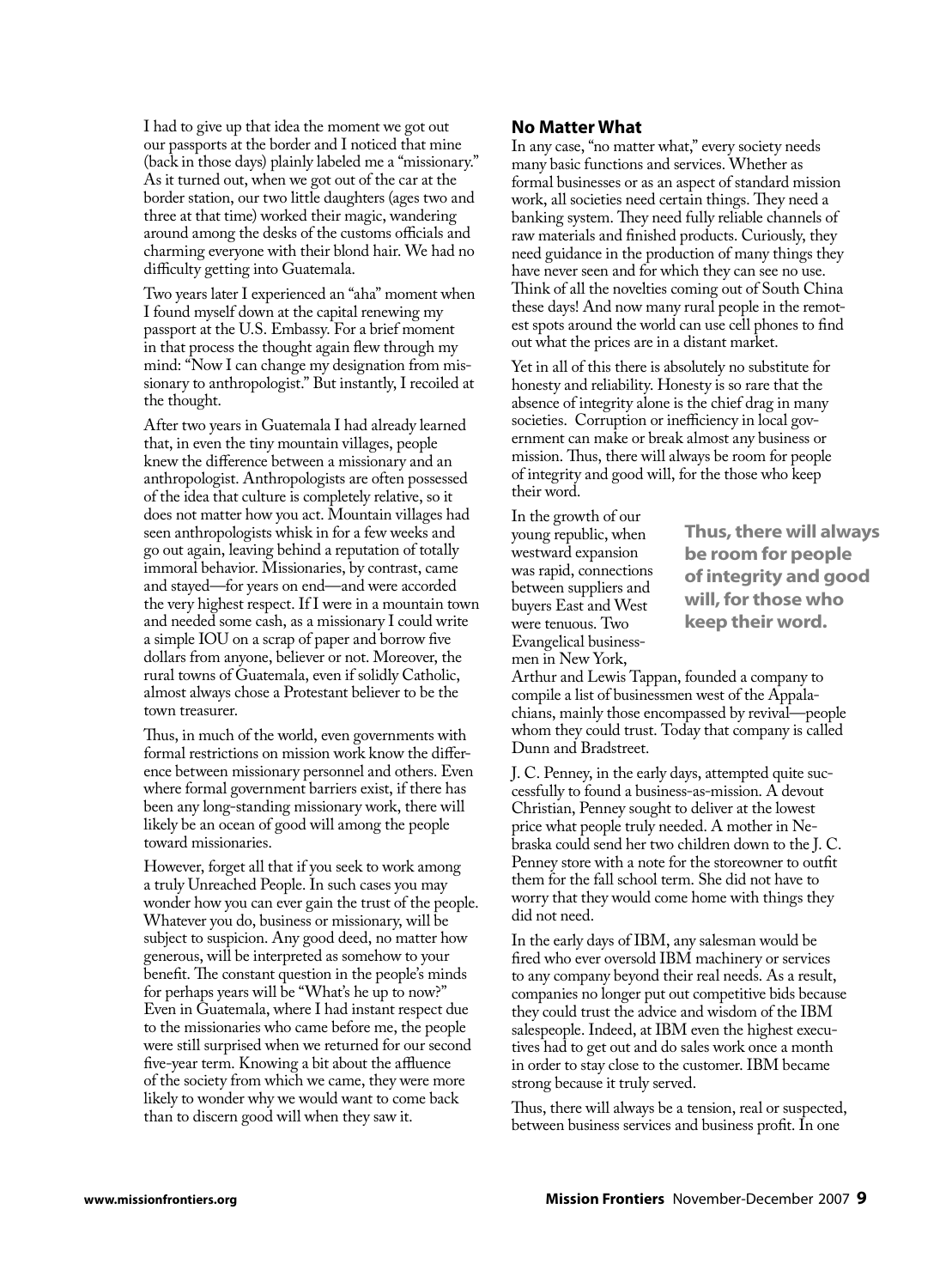sense, when a customer pays for goods or services, he turns those funds over to a business owner who might do well to consider those funds as held in trust. That money is needed to buy more goods of the kind just sold, to pay wages to the employees serving the customer, and to keep the owner in food and lodging. Those funds may also be needed to pay the equivalent of interest on any business loans that are making the enterprise possible. Certainly, customers' payments ought to be spent on improving the service rendered. The funds the customer gives ultimately and most legitimately should be used to benefit the customer, to maximize the service rendered. It ought not to be a question merely of how much a business can "get" for something it is selling.

Now what if the product the customer is paying for is scarce or unique and a high price can readily be charged? The income beyond cost can effectively be spent in improving the product or streamlining the service. Can it legitimately be diverted to a Christian ministry unrelated to the customer's interests?

#### **Polarization**

Here at our Center in Pasadena we also have a university, the William Carey International University. The latter is committed to what we term "International Development." This phrase refers to any and all types of contributions in a society—religious or secular—that contribute to the building up and healthy development of that society. This is what beneficial businesses are doing. This is also what missions are

**I said, if given \$10,000 I would use it to place ads in the Wall Street Journal seeking multinational businesses to discover the potential labor market these Indians constituted. I never saw any of their money.**

doing. The latter more often renew hope and vision, while the former deal with more concrete things, the essential stuff of daily life. At times, the missions are more heavenly minded than they are of earthly good. Businesses are sometimes the opposite, of genuine earthly good but with no thought whatsoever for eternal

values. This is an unfortunate polarization.

In our own midst, we sense this same polarization. We have three staff families in India. One has started a business that is owned and operated by Indians. In the second, the husband has held an academic position in a university there and still is able to witness among a wide range of intellectuals that church people in India could hardly touch. The third is working with church leaders on a curriculum with mission vision, even though the husband has an advanced degree in science.

All this can be confusing. Right on our campus we have a university devoted to development, mainly run by missionaries without business experience. Some people may find it hard to understand why it exists because they don't understand the full spectrum of missionary concern as exemplified by the broad perspective of William Carey after whom the university is named. Even in this book to which I have referred I sense this same polarization.

When I was in Guatemala I lay awake many nights pondering the problem of a vast mountain Indian population that had cut down all the trees for fuel and heat, eaten every animal form of life for food, and tilled every square inch of flat (and even very steep) land. Among these dear people were thousands of faithful believing (and slowly starving) Christians.

For my own thinking process I wrote a paper entitled "The Future of the Rural Man." I showed it to a State Department official who happened to be visiting a missionary friend out in our area of the mountains. He showed it to the U.S. Embassy in Guatemala City and suddenly I got invited down to the capital to talk it over with about twenty of the U. S. Agency for International Development (USAID) workers assigned to Guatemala.

When I was done with my presentation, one man asked me what I would do if they allocated \$10,000 to my work. I told them that what my people needed were raw materials light enough to be imported economically, the capital to buy those materials in advance and to pay for essential equipment, the know-how for which their patience and hand skills were appropriate, and reliable connections to outside markets. I realized that they could never get out of poverty selling to each other (why do the microenterprise people not see this?). Thus, I said, if given \$10,000 I would use it to place ads in the Wall Street Journal seeking multinational businesses to discover the potential labor market these Indians constituted. I never saw any of their money.

I perceived at that time a subconscious polarization between five different spheres:

- 1. *USAID type (money-giving) agencies*. They have often worked as if they can solve any problem by throwing money at it.
- 2. *The commercial world*. Whatever people say, this is a substantial backbone to any country, but which is an activity not expected to be altruistic.
- 3. *Political people at the State Department level.* For these people governmental reform is the most vital matter.
- 4. *Peace Corps people*. They were assigned a variety of good things to do, such as starting chicken farms. (In Guatemala they were instructed to have nothing to do with missionaries.)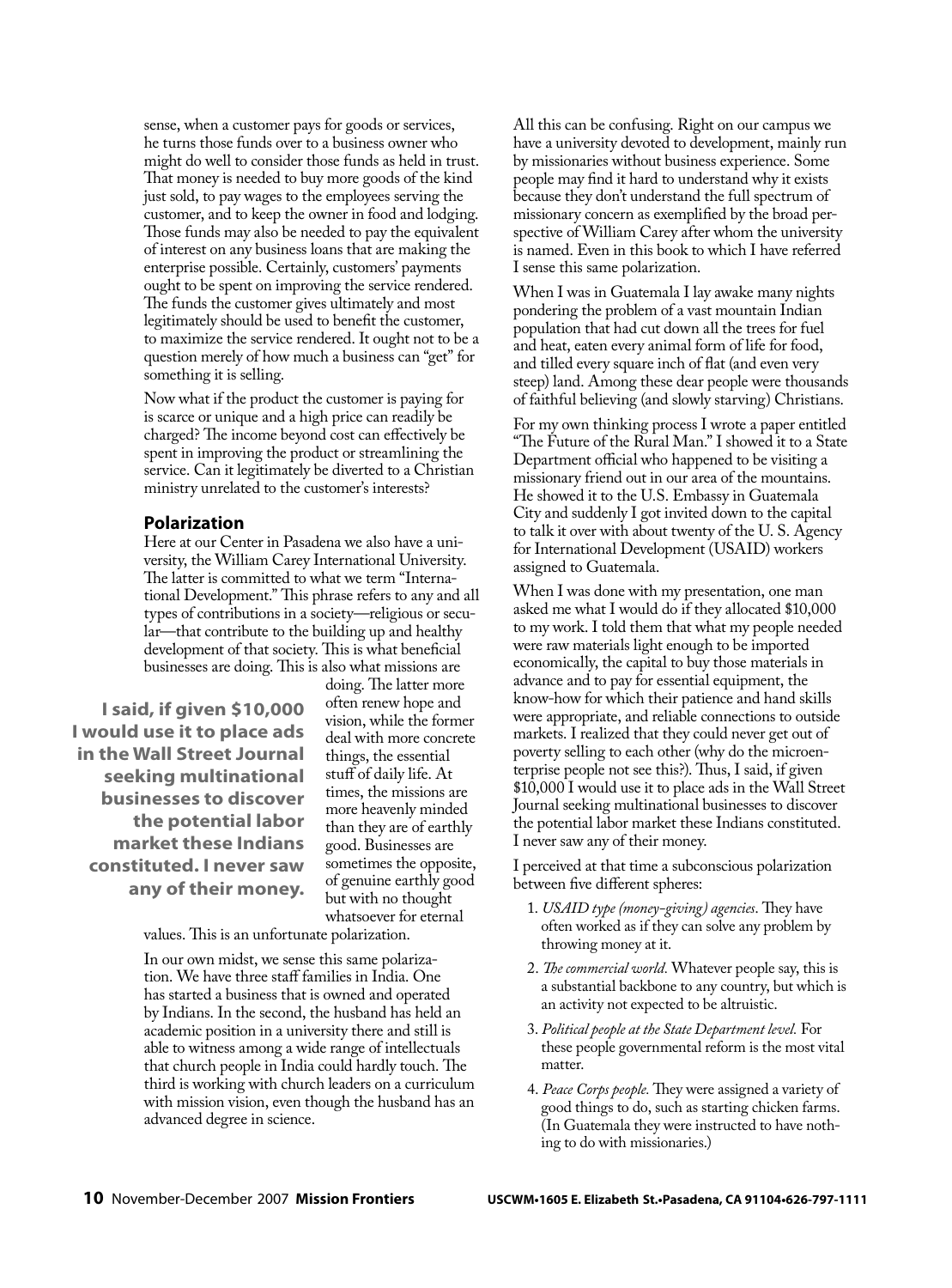5. Finally, religious agencies. These entities, like my own Presbyterian mission, were involved in building schools and conference centers, doing Bible translation, church planting and literacy work, founding hospitals and medical clinics, and even fielding full-time agricultural specialists, etc.

# **An Example**

The Peace Corps man, who lived in a village near where I worked, always avoided me. But once I found myself going up a steep narrow street and saw him coming down. I instantly knew that we would at least have to exchange a greeting. I had heard that his two-year term was soon to end and wondered what he had understood of what I was doing. When he approached I stuttered out a hello and asked him how the chicken farm was going. "Lousy," he complained. "I don't think it will continue when I leave." I knew he had put his heart into it, so I asked him what was the problem. He snarled, "You can't trust these Guatemalans. When I leave each month to go to the capital for our Peace Corps briefing, the egg production drops on exactly those two days. No, you can't trust these Guatemalans."

By this time I had been in Guatemala for almost ten years, so I took some offense. I found myself replying, "Look, you want to find an honest Guatemalan? That's the business I'm in. I can find you an honest man in any village of Guatemala." By then every village in Guatemala had at least one Evangelical congregation of humble people whose lives had been renewed because of a heavenly hope and a new earthly Master for whom deceit and dishonesty were detestable.

I could tell he didn't believe me. Maybe I exaggerated a little. Nevertheless, mission work still has an inherent advantage. The diversity, mutual antagonism, and lack of coordination of the earnest efforts of the agencies I have listed above is a real burden and hindrance to development and hope. This burden and barrier is really only nearly erased when you get into the world of the religious agencies, particularly the standard missions. By "standard missions" I don't mean the specialized religious relief and development agencies. They also cannot be effective in most cases unless the religious agencies get there first and generate honest people. All agencies need enough renewed people to create the minimal integrity required to manage the essential developing infrastructure of a country.

Not even in this country do we have enough renewed people of that kind. I am disappointed with the amazingly popular (and good) book—Rick Warren's *Purpose Driven Life*—which is entirely devoted to all the good things church members can do in helping their local churches in their after-hours time. I can't find one word about the quality or focus of

the believer's work during their forty-hour week. Not even in this country are there very many visible Christian businesses, for that matter.

But there is one more consideration.

## **The Cultural Mandate?**

A number of people these days refer to the Genesis "Cultural Mandate" which was given to Adam, note, before the Fall. This way they feel they can rightly and reasonably justify earnest Christian efforts in just about any good business which is essential to the growth and welfare of society. These people also speak of what is called "The Evangelistic Mandate," which arose of necessity after the Fall, and was intended to advance the Kingdom and thus redeem the fallen creation.

However, these are not complementary mandates. They are sequential. The Cultural Mandate came first, and assumed no emergency. The Cultural Mandate is like

**All agencies need enough renewed people to create the minimal integrity required to manage the essential developing infrastructure of a country.**

what happens in peacetime. But, when an emergency strikes (such as a tsunami or war), while cultural (read domestic) activities cannot totally cease, they will be radically modified. As I look back on my experience during the Second World War, I remember both civilians and servicemen being totally caught up in the war. I vividly recall that even domestic activity was extensively bent and refitted to support both the true essentials of society as well as the war effort.

The gasoline being burned up by war vehicles on land, armadas of ships and submarines at sea, and hundreds and even thousands of fuel-burning planes in the air, did not leave enough gasoline for anything but truly essential use at home. You could be fined \$50 (today that would be \$500) for going on a Sunday drive with the family if that trip did not include some war-related or crucial civilian-related purpose. Nylon stockings vanished in favor of parachute cords. Coffee totally disappeared as a non-essential.

What I am saying is that, while the vast array of activities that can be included in a business or Cultural Mandate are good and important—and while the Cultural Mandate has never been rescinded—after the Fall of Adam the Cultural Mandate is no longer enough. Nor can the Evangelistic Mandate be purely "heavenly-oriented." After the Fall it is no longer merely a matter of getting people prepared for heaven, it is a case of preparing them both for heaven and for all-out, knock-down, drag-out war against the powers of darkness and evil. A wartime emergency, both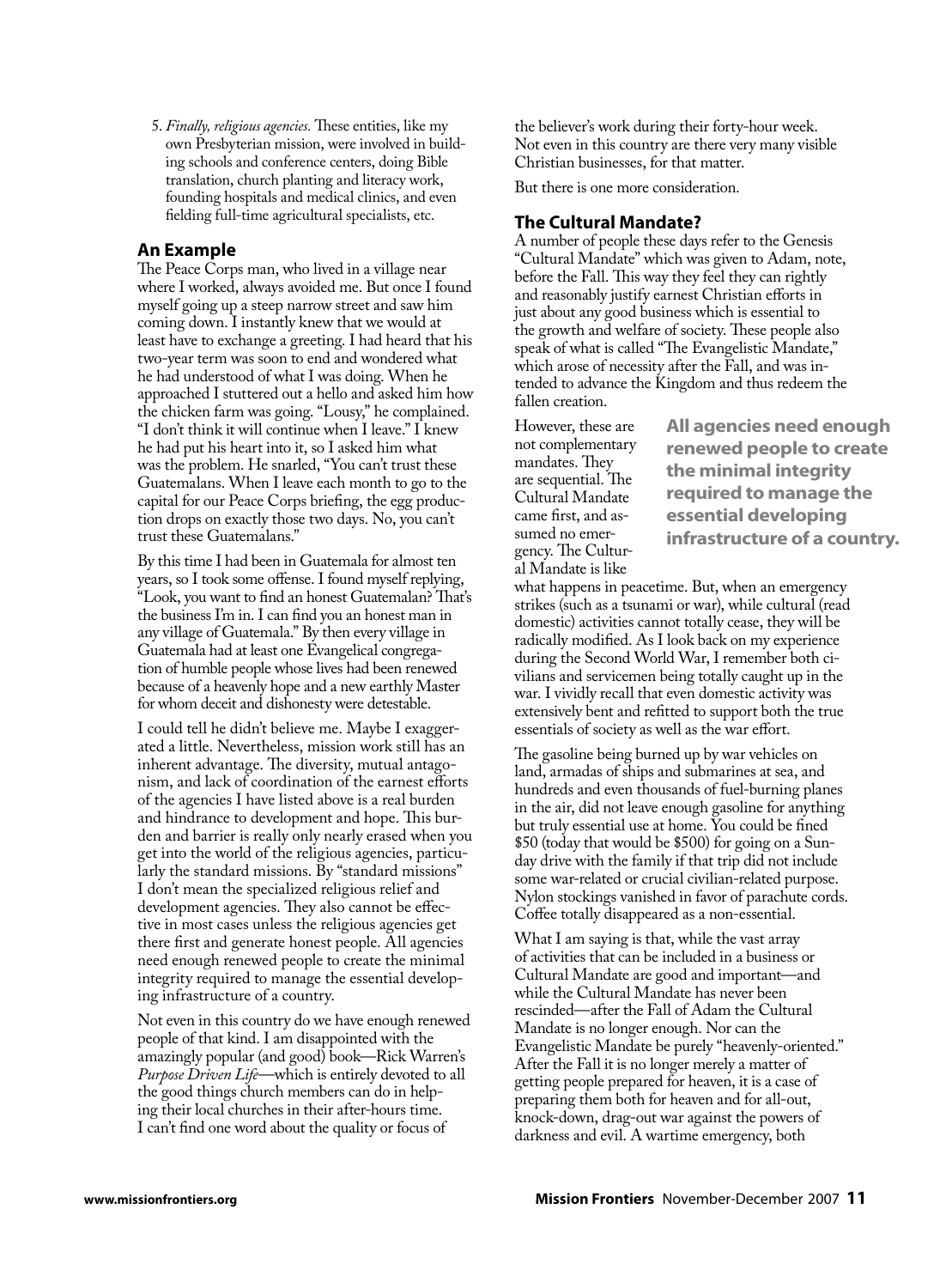physical and spiritual, still exists and must be dealt with on a wartime basis or the glory of God will continue to suffer.

#### **Two Mandates or One?**

It is essential that both mandates should be merged into a single "Military Mandate," which, in this life, in the story of a reconquering Kingdom of God, may well be the only mandate about which we should be concerned. A Military Mandate logically includes all the essential civilian functions. It must also include fighting evil and the works of the devil, which is essential to the "reglorification" of God. This is in addition to true reconciliation of humans and the new life of Christ within them and whatever is necessary to accomplish that redemptive and recruiting function.

The Second World War definitely unified these two mandates. When the Allied forces were poised to invade the continent on D-Day, they were, of course, seeking to liberate the French (Belgians, Dutch, etc.) from the oppression of Nazi occupation. But that could not be their only purpose. To do that they first had to track down and defeat Hitler and destroy his evil empire. In fact, defeating an evil empire was no doubt more prominent in their minds than liberating Paris.

Today in business or missions, then, we cannot simply go out to do good to people in need. People don't just happen to be poor. They are oppressed. Yes, by humans, but also by intelligent, evil powers behind both social and biological evils. Human societies are riddled with graft and corruption and greed and unscrupulous operators of all kinds, for whom human life is meaningless. Furthermore, all poor populations, more than anything else, are dragged down and decimated by intelligent evil attackers too small to see with the naked eye. I may have said this before but 45 million people are pulled out of the workforce in Africa by malaria every day of the year.

## **A Major Example**

This latter dimension—disease—looms so large and is so unnoticed that it can be employed as a major example of the interplay of mission and business. I am familiar with this dimension because it forced its way into view for me since 1996 due to cancer taking my first wife and now plaguing my own existence.

Missions and businesses are both good at helping out when people get sick. In fact, money from sick people is very nearly the single resource of the largest industrial complex in this country next to education, namely the medical/pharmaceutical complex. But virtually nowhere is any substantial and serious thought being given to a crucial activity for which

sick people are not paying, that is, the eradication of the very pathogens that haunt most human societies on the face of the earth. Even in the U. S.A., these deadly but tiny terrorists kill millions per year, dragging down nine out of ten Americans to a premature death. Note that in this arena we can find no insights in Luther or Calvin's writings or theology because they did not know about germs.

But, in any case, where there is no income there is no business. The medical/pharmaceutical complex thus gravitates 1) to artificial substances that can be patented and sold at a very high price, and 2) to medicines for chronic diseases which ensure that customers will be long term. That's just "good business." This means that market remuneration will not as effectively support an effort to seek outright cures or especially to seek to eradicate the causal pathogens.

Only a donor-supported "mission" can deal with those things. That sort of "mission" can be found in the Carter Center (which is attempting to eradicate five major diseases), and also in the nearly unique Howard Hughes Medical Institute. The latter, unlike most universities and even the National Institutes of Health, is not dependent on funding and bonuses from the pharmaceutical industry.

Lamentably, most of the research done by universities and our government is extensively subsidized (and in effect controlled) by outside commercial interests. Thus, the flow of funds to all the world's efforts focused on eradicating pathogens amounts to pennies when compared to the energies expended when humans notice and must pay for help with their illnesses. It simply is not "good business" to create medicines for poor people.

#### **So, therefore . . .**

If we wish truly to glorify God in all the earth, we need to realize that we cannot go on allowing people to believe that our God is not interested in defeating the Evil One. The Bible plainly states that "The Son of God appeared for this purpose, to destroy the works of the Devil" (1 Jn 3:8). Only that way can France and Belgium be truly liberated. Only that way can we do as Paul described in his mandate to Agrippa: "To open [peoples'] eyes and turn them from darkness to light, and from the power of Satan to God" (Acts 26:18).

Unfortunately, I don't see either the mechanism of business or the current activities of missions being of any great help in this area. I see missions focusing on both earthly and heavenly blessings but I don't see any significant effort—mission or business—aimed specifically at the defeat of the works of Satan, beyond rescuing humans from their spiritual problems. Our Christian mission is certainly not significantly recruiting people for war and for the casualties war